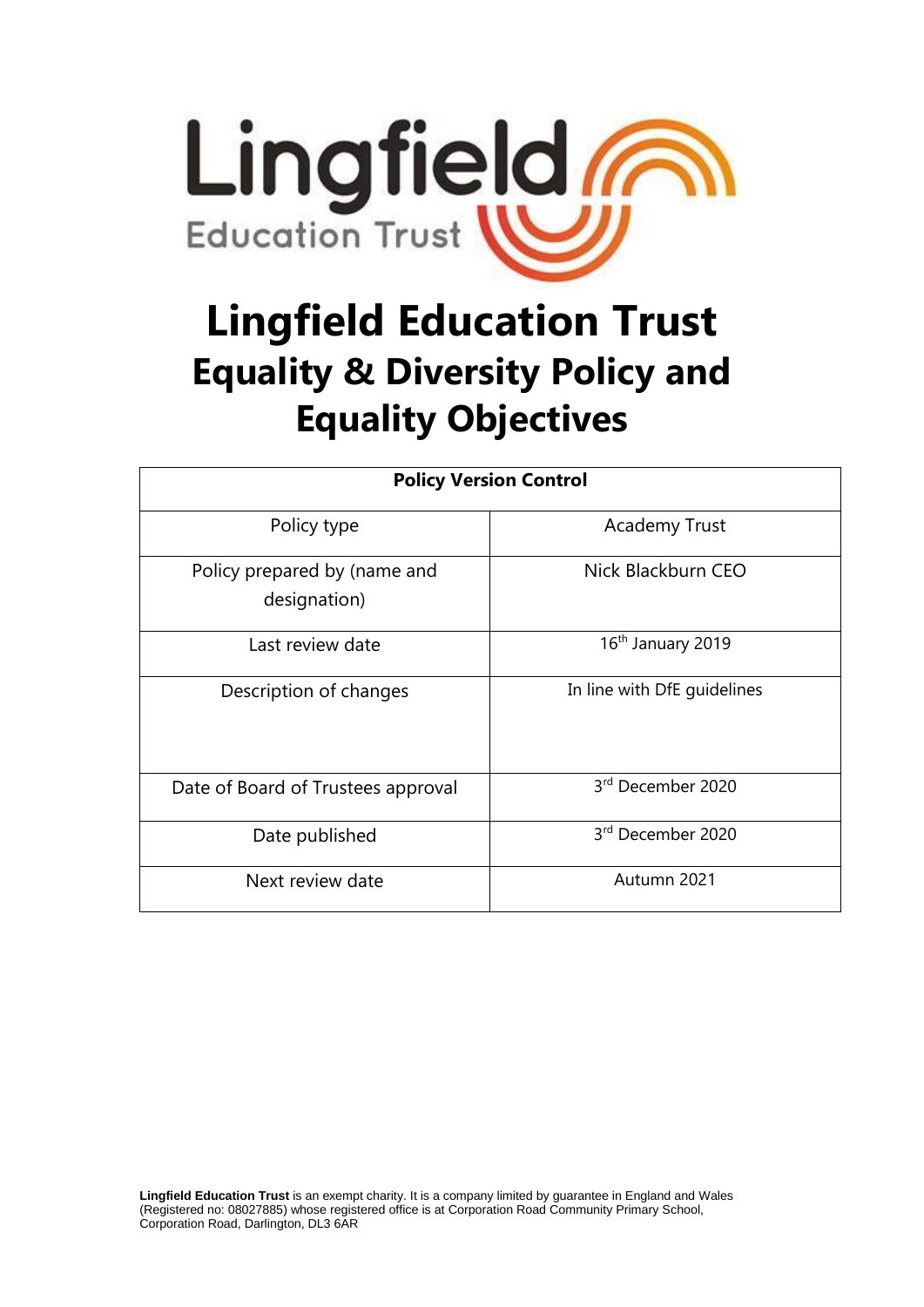## **1. Introduction**

As a public body, our Trust must comply with the public sector equality duty in the Equality Act 2010 and the Equality Act 2010 (Specific Duties and Public Authorities) Regulations 2017. This means we must publish:

- details of how our Trust (and schools) comply with the public sector [equality](http://www.legislation.gov.uk/ukpga/2010/15/section/149) duty
- our Trust-wide equality objectives

This policy aims to satisfy this expectation, whilst going beyond this to set the standard for all connected to our inclusive Trust.

Lingfield Education Trust Equality and Diversity Policy brings together all previous policies, schemes and action plans around equality. It includes all the protected characteristics covered under the Equality Act 2010 as well as other aspects which have the potential to discriminate against or to devalue any individuals within the trust's community. We welcome our duty under the Education and Inspections Act 2006 to promote community cohesion.

The trust and its schools are committed to its duties under the Equality Act 2010 and our public sector equality duty, specifically the principle of equal opportunities for all students, staff and members of each school's community (including parents/carers, visitors and partner agencies). The trust and its schools are committed to the development of cohesive communities both within each school's physical boundaries and within local, national and global environments. The trust and its schools embrace the aim of working together with others to improve children's educational and wellbeing outcomes, and notes the rights set out in the UN Convention on the Rights of the Child.

The Equality and Diversity Policy is underpinned by:

- The Trust's Equality Objectives (included at the end of this policy)
- Each school's own Equality Objectives and associated action plan
- Each school's Accessibility Plan

The protected characteristics, which we must ensure are at the forefront of our inclusive practice are:

• Disability

- Gender identity
- Pregnancy and maternity
- Race
- Religion or belief
- $\bullet$  Sex
- Sexual orientation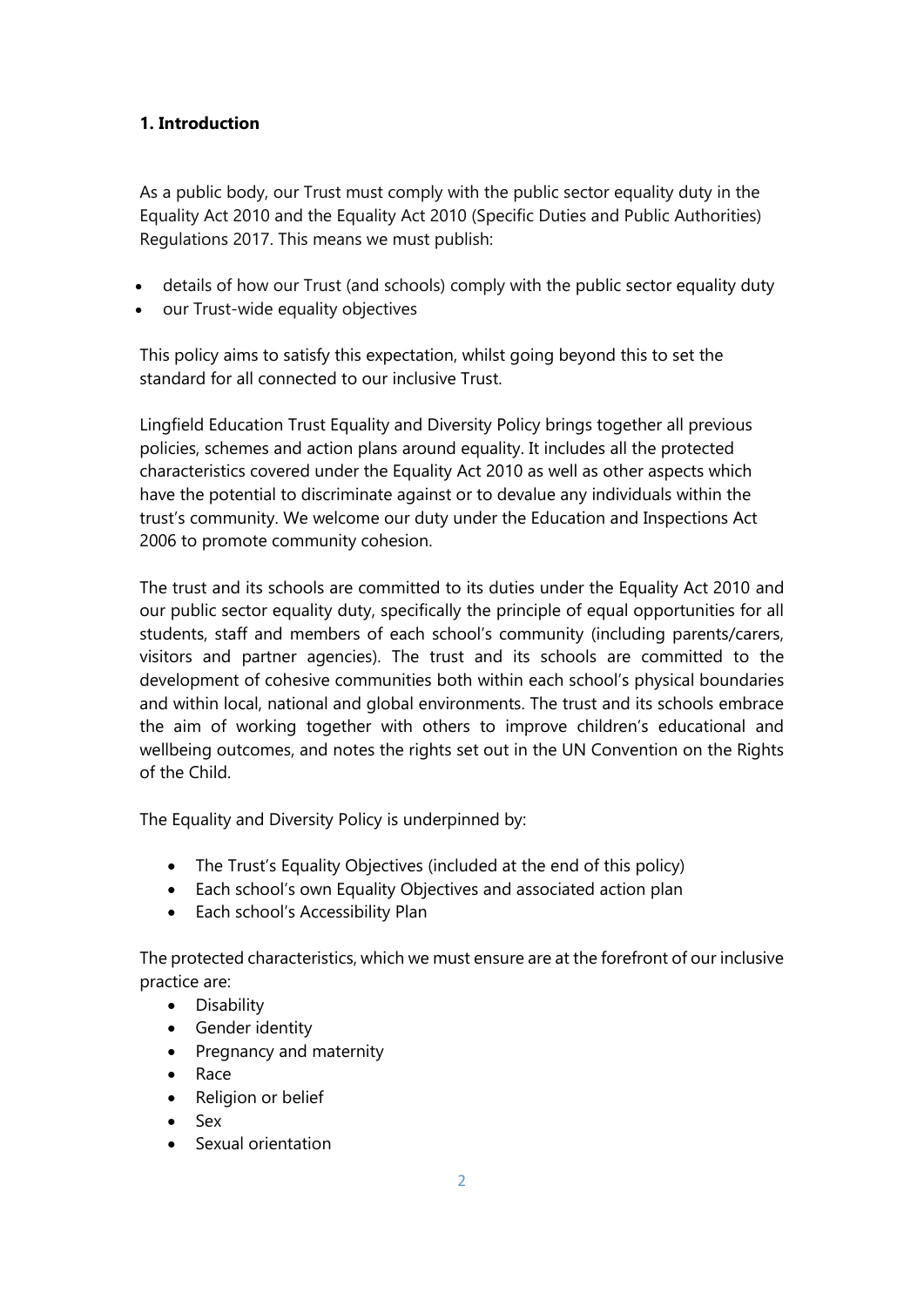- Age (not applicable to pupils)
- Marriage and Civil Partnerships (not applicable pupils)

#### **2. Purpose**

The purpose of this policy is to set out how practice and policies within the Trust and its schools have due regard to public sector equality duty and the need to:

- To eliminate discrimination, harassment and victimisation.
- To promote equality of access and opportunity within each school and its community.
- To promote positive attitudes to difference and good relationships between people with different backgrounds, genders, sexual orientation, cultures, faiths, abilities and ethnic origins.

#### **3. Overall Guiding Principles of Our Practice**

#### **Principle 1: All learners are of equal value.**

We see all learners and potential learners, and their parents and carers, as of equal value.

#### **Principle 2: We recognise and respect difference.**

Treating people equally (Principle 1 above) does not necessarily involve treating them all the same. Our policies, procedures and activities must not discriminate but must nevertheless take account of differences of life-experience, outlook and background, and in the kinds of barrier and disadvantage which people may face.

## **Principle 3: We foster positive attitudes and relationships, and a shared sense of cohesion and belonging.**

We intend that our policies, procedures and activities should promote:

- $\Box$  positive attitudes towards disabled people, good relations between disabled and non-disabled people, and an absence of harassment of disabled people
- positive interaction, good relations and dialogue between groups and communities different from each other in terms of ethnicity, culture, religious affiliation, national origin or national status, and an absence of prejudicerelated bullying and incidents
- mutual respect and good relations between boys and girls, and women and men, and an absence of sexual, homophobic and transphobic harassment.
- $\Box$  positive attitudes and understanding of those women pregnant or during maternity.

## **Principle 4: We observe good equalities practice in staff recruitment, retention and development**

We ensure that policies and procedures should benefit all employees and potential employees, for example in recruitment and promotion, and in continuing professional development.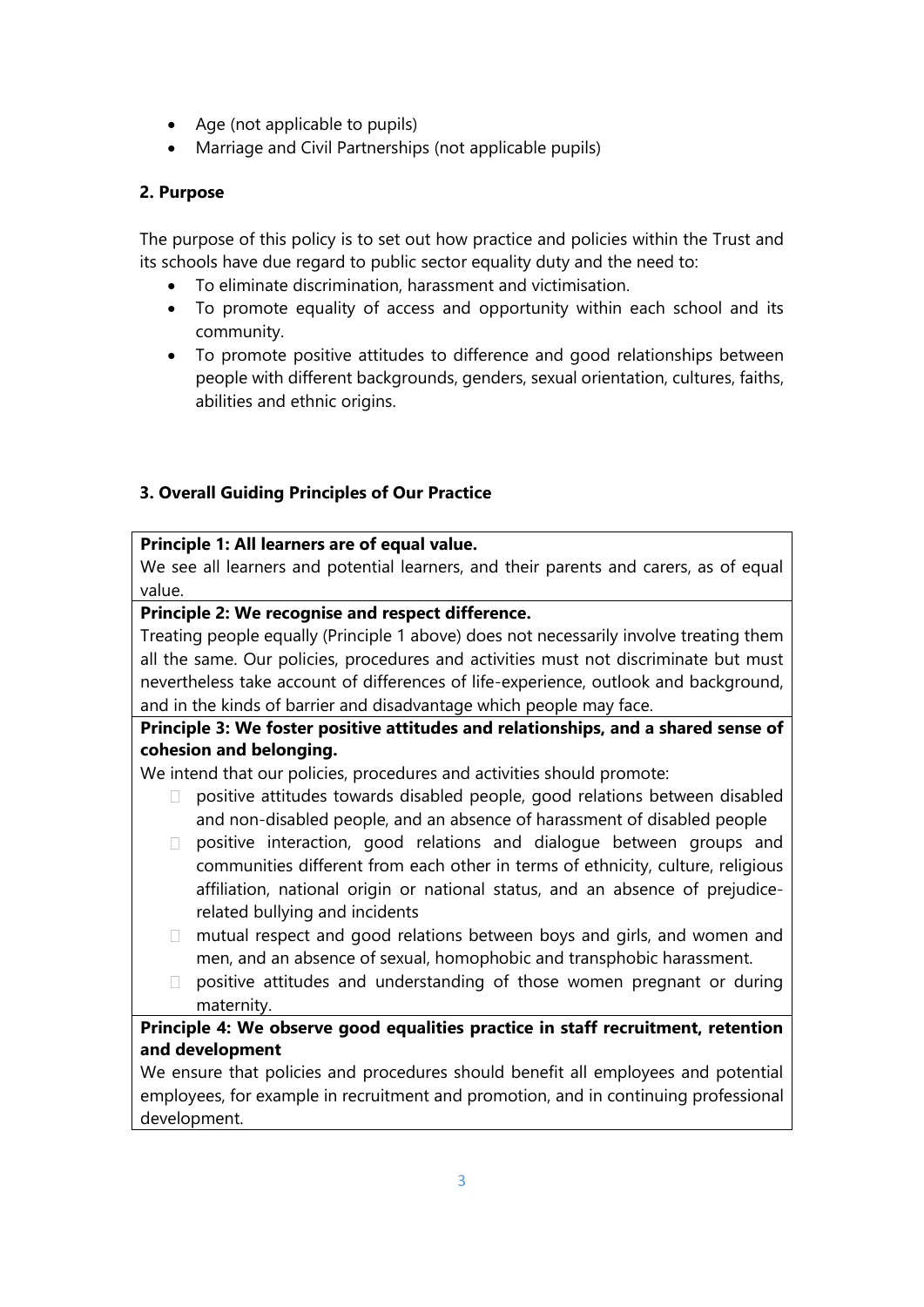### **Principle 5: We aim to reduce and remove inequalities and barriers that already exist**

In addition to avoiding or minimising possible negative impacts of our policies, we take opportunities to maximise positive impacts by reducing and removing inequalities and barriers that may already exist.

#### **Principle 6: We consult and involve widely**

People affected by a policy or activity should be consulted and involved in the design of new policies, and in the review of existing ones. We consult and involve all sectors of the school community.

#### **Principle 7: Society as a whole should benefit**

We intend that our policies and activities should benefit society as a whole, both locally and nationally, by fostering greater social cohesion, and greater participation in public life.

#### **Principle 8: We base our practices on sound evidence**

We maintain and publish quantitative and qualitative information about our progress towards greater equality.

#### **Principle 9: Objectives**

Every four years we formulate and publish specific and measurable objectives, based on the evidence we have collected and published. The objectives which we identify take into account national and local priorities and issues, as appropriate. We keep our equality objectives under review and report annually on progress towards achieving them.

We also ensure that equality and inclusive practice are embedded across all aspects of school life the Equality and Diversity Policy refers to the UN Convention on the Rights of the Child, which includes recognition of a range of educational, wellbeing, and material outcomes.

#### **4. Code of Practice**

The trust and each school will publicise the following guidelines for staff and pupils to promote the Equality and Diversity Policy:

- Staff and pupils are expected to respect all persons as individuals and to honour their rights;
- Staff and pupils should behave in such a way as will promote a safe and secure environment free from unfair discrimination or harassment;
- Staff and pupils should not be prepared to tolerate unfair discrimination or harassment of others.

## **5. Approach**

We will have **due regard** to advancing equality of opportunity including making serious consideration of the need to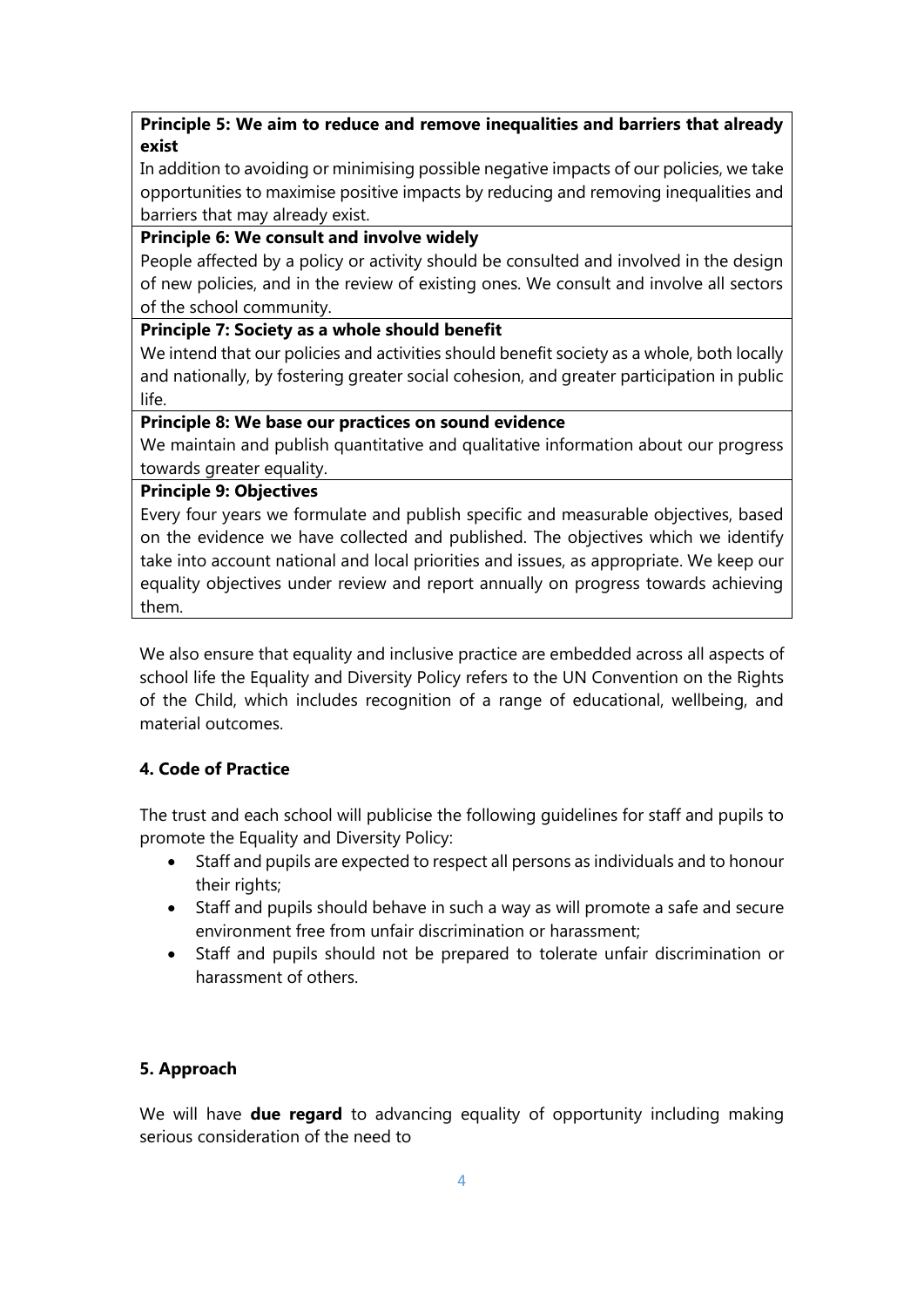- remove or minimise disadvantages suffered by persons who share a relevant protected characteristic that are connected to that characteristic;
- take steps to meet the needs of persons who share protected characteristics that are different from the needs of persons who do not share it;
- encourage persons who share a relevant protected characteristic to participate in public life or in any activity in which participation by such persons is disproportionately low.

We will take into account the six Brown principles of 'due regard'

- awareness all staff know and understand what the law requires
- timeliness implications considered before they are implemented
- rigour open-minded and rigorous analysis, including parent/pupil voice
- non-delegation the PSED cannot be delegated
- continuous ongoing all academic year
- record-keeping keep notes and records of decisions & meetings

#### **5.1 Pupils**

- Each school is committed to the principle of equal opportunities for all pupils.
- No pupil will receive less favourable treatment on the grounds of gender, race, ethnic or national origin, marital status, age, sexuality, disability, trade union activity, political or religious beliefs
- In particular, the school will ensure equal treatment for pupils in these areas:
	- o Admission
	- o Attainment, progress and assessment
	- o Reporting
	- o Curriculum, teaching and Learning
	- o Personal Development
	- o Achievement
	- o Discipline

#### **5.2 Staff**

- The trust and each school is committed to the principle of equal opportunities for all Staff.
- We keep each curriculum subject or area under review in order to ensure that teaching and learning reflect the nine guiding principles.
- No job applicant or employee will receive less favourable treatment on the grounds of gender, race, ethnic or national origin, marital status, age, sexuality, disability, trade union activity, political or religious beliefs nor be disadvantaged by any conditions or requirements of employment that cannot be justified.
- In particular, the trust and each school will ensure equal treatment for Staff in the following areas:
	- o Recruitment Selection
	- o Training
	- o Promotion
	- o Appraisal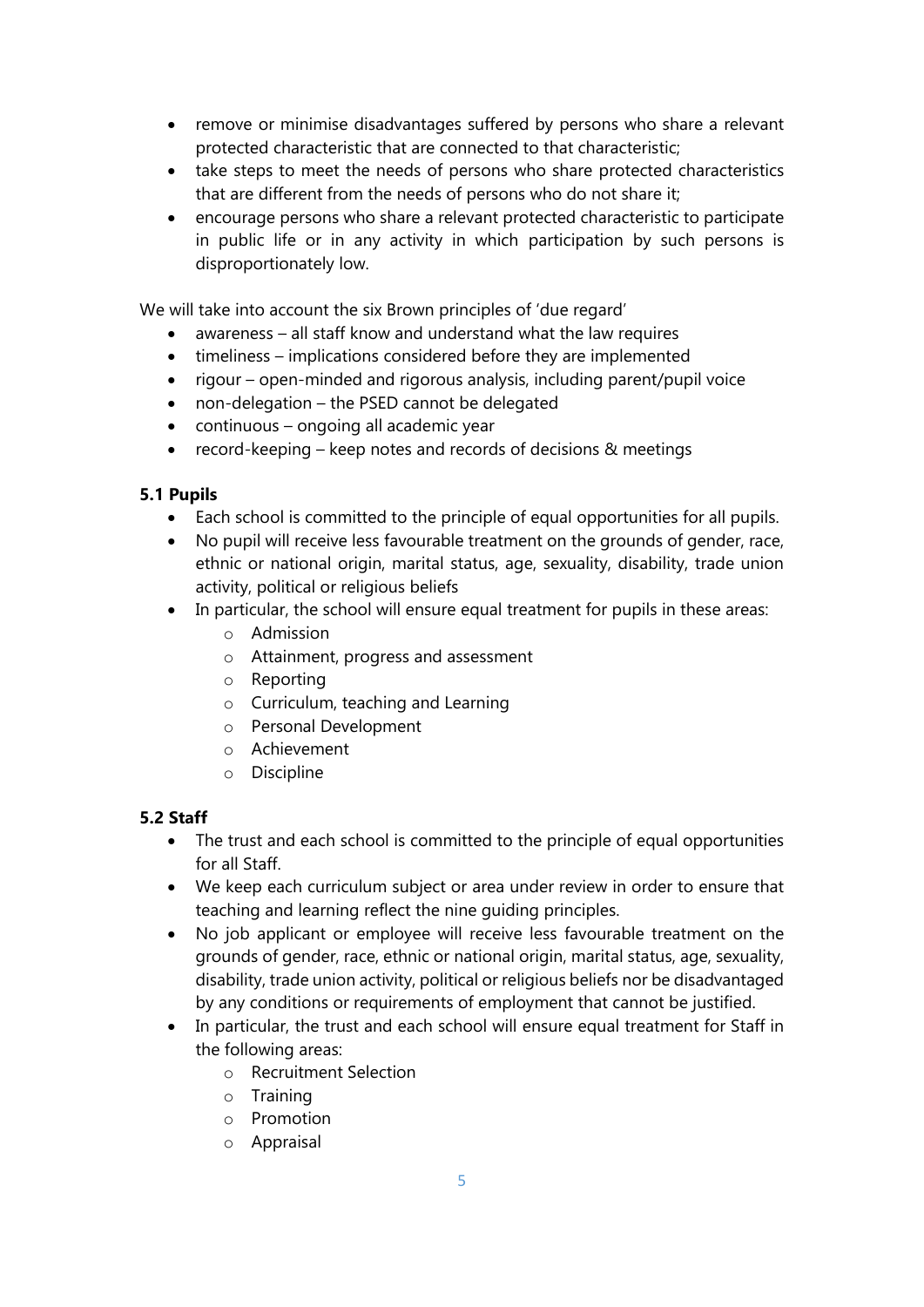#### **5.3 Community**

- Each school is committed to the principle of equal opportunities for all members of its community, including parents/carers.
- No community member will receive less favourable treatment on the grounds of gender, race, ethnic or national origin, marital status, age, sexuality, disability, trade union activity, political or religious beliefs
	- o In particular, the school will ensure equal treatment for community members in the following areas:
	- o Membership of the local governing body;
	- o Involving parents and carers and the local community in the school;
	- o Selection of suppliers of goods and services.

#### **6. Roles and responsibilities**

#### **6.1 Board of Trustees**

The Board of Trustees is ultimately responsible for ensuring that the Trust and its schools meet the commitments in this policy - complying with the public sector equality duty as part of the 2010 Equality Act.

## **6.2 CEO/Deputy CEO/ Executive Head Teacher/ Head Teacher/Head of School**

Each leader will:

- ensure that staff, parents/carers, pupils/students and visitors and contractors are aware of this policy and understand their responsibilities;
- oversee the effective implementation of the policy;
- ensure staff have access to training which helps to implement the policy;
- ensure that the Senior Leadership team is kept up to date with any development affecting the policy or actions arising from it.

#### **6.3 Local Governing Body**

Each school's Local Governing Body will:

- ensure that this policy and its commitments are implemented within the school;
- support the Executive Head Teacher/Head Teacher/Head of School in implementing any actions necessary;
- evaluate and review the school approach and school level equality objectives on a regular basis (at least annually).

#### **6.4 Senior Leadership Team**

Each school's Leadership Team will:

- support other staff in implementing this Policy;
- with the Executive Head Teacher/Head Teacher/Head of School, provide advice/support in dealing with any incidents/issues;
- assist in implementing reviews of this policy.
- evaluate and review the school approach and school level equality objectives on a regular basis (at least annually).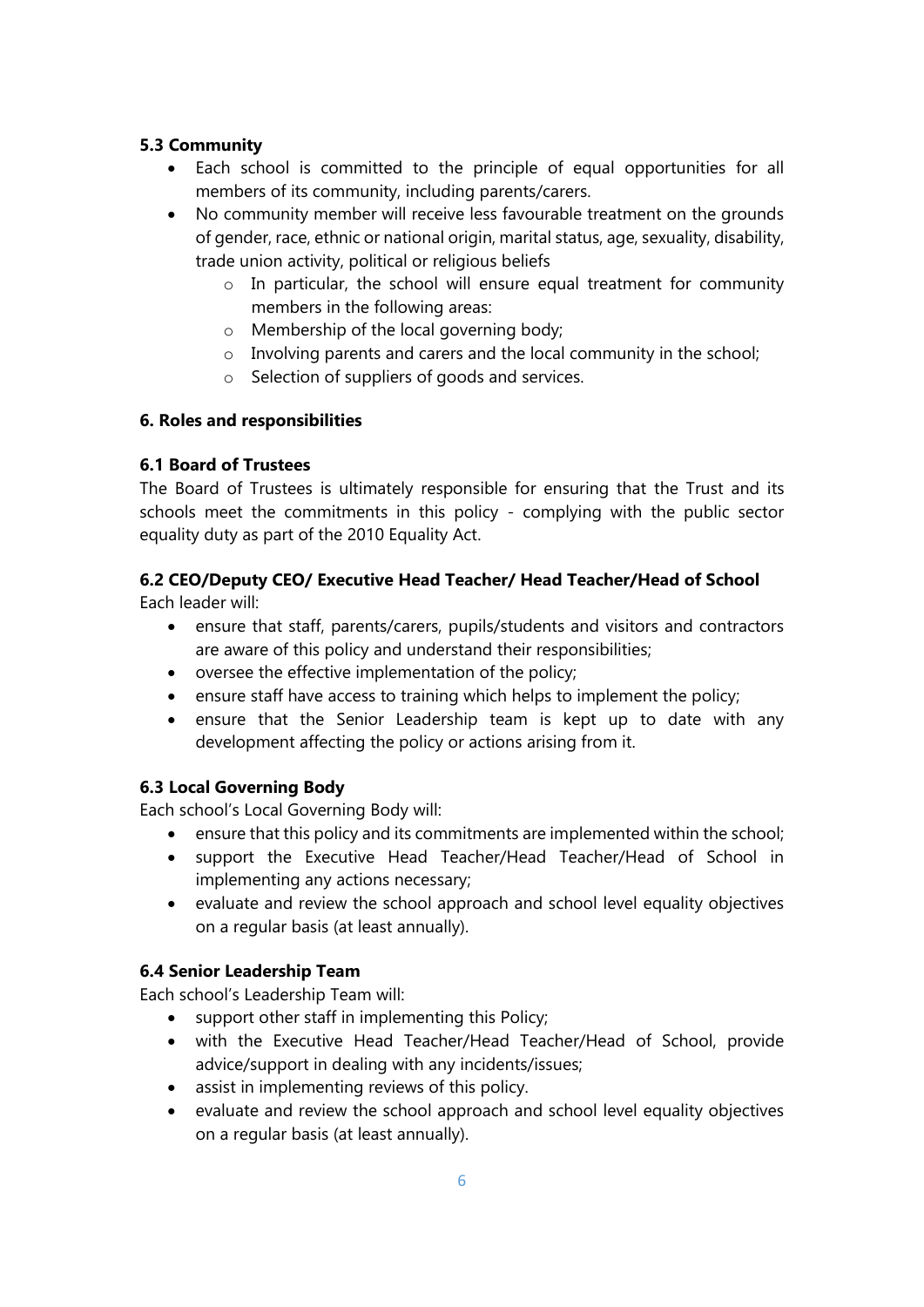## **6.5 Pupils**

Pupils will

- $\bullet$  act in accordance with the policy;
- be encouraged to actively support the policy.

## **6.6 Staff**

Staff will:

- be fully aware of the and how it relates to them;
- understand that this is a whole school issue and support the policy;
- promote the equality and diversity messages articulated throughout this policy, and the school's related curricula;
- make known any queries or training requirements.

## **6.7 Community members**

Members of the community, including parents/carers will:

- have access to the Policy through a range of different media appropriate to their requirements
- be encouraged to actively support the Policy
- be informed of any incident related to this Policy which could directly affect their child.
- be encouraged to attend any relevant meetings and activities related to the Policy.

#### **7. Grievance**

#### **7.1 Staff**

Any employee who considers that he or she is suffering from unequal treatment may raise a complaint through the agreed procedure for dealing with grievances included in the Trust Grievance Policy.

#### **7.2 Community members**

Any parent or carer who considers that he or she is suffering from unequal treatment may raise a complaint through the Trust Complaints Policy.

#### **8. Prejudice-based incidents**

All prejudice-based incidents should be reported using the school's normal incident report system. In addition, the staff member responsible for resolving the incident must complete the school's Incident Report Form and pass it to the CEO/Deputy CEO/Executive Head Teacher/Head Teacher/Head of School (as appropriate).

#### **9. Our Equality Objectives**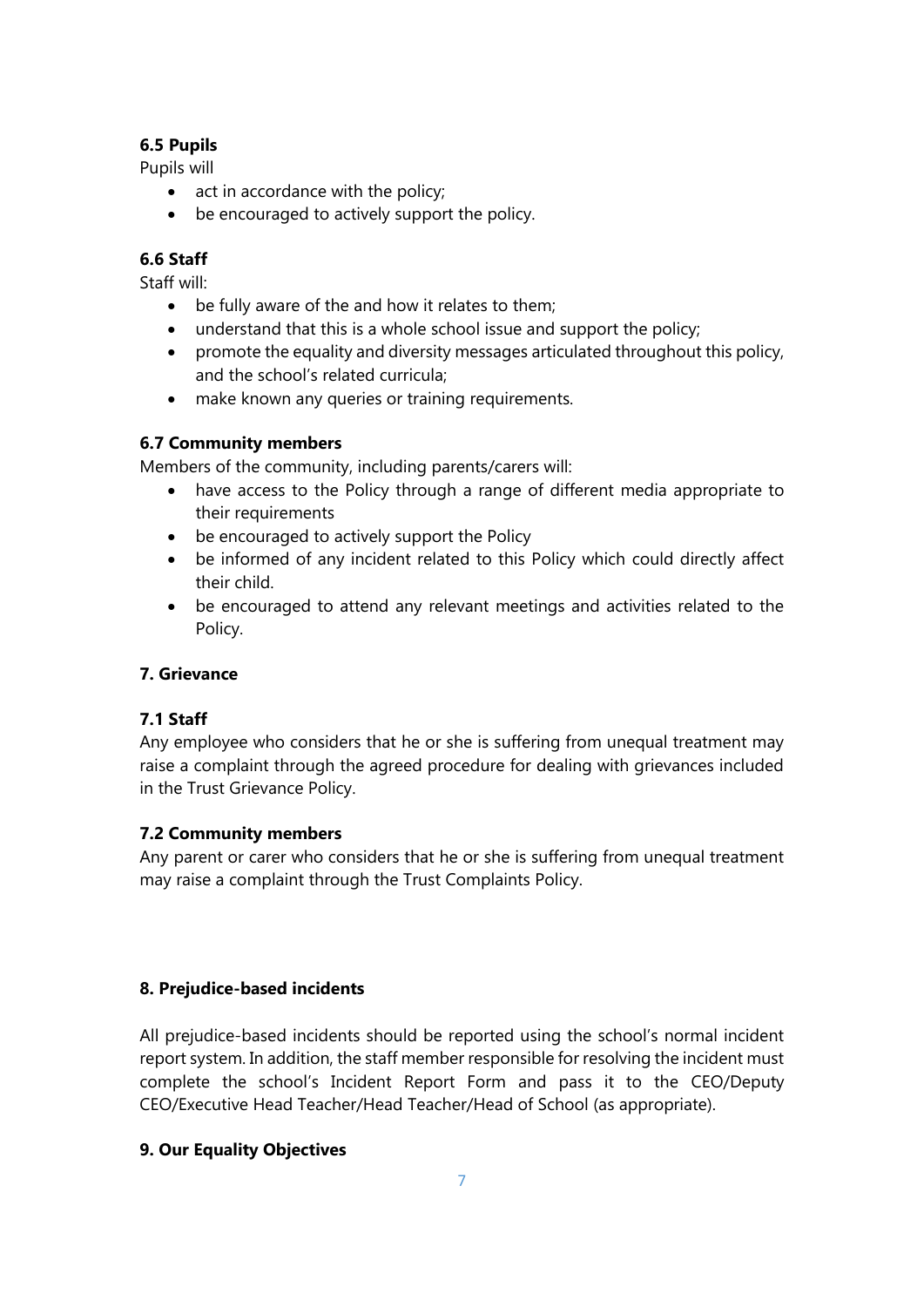| <b>Objective 1:</b>                                                                |                                                                                                                                                                                                     |  |  |  |
|------------------------------------------------------------------------------------|-----------------------------------------------------------------------------------------------------------------------------------------------------------------------------------------------------|--|--|--|
| Ensure that our Trust is a confident employer and teacher of all gender identities |                                                                                                                                                                                                     |  |  |  |
| <b>Protected Characteristics:</b>                                                  | <b>Guiding Principle Links:</b>                                                                                                                                                                     |  |  |  |
| Gender Identity<br>$\bullet$                                                       | Recognise and respect difference<br>Observe good equalities practice in staff<br>recruitment, retention and development<br>Aim to reduce and remove inequalities and<br>barriers that already exist |  |  |  |
| Key Actions to achieve our objective:                                              |                                                                                                                                                                                                     |  |  |  |

- Staff wide awareness training regarding gender identity
- Review recruitment processes to ensure fair and welcoming processes to candidates of all gender identities
- Review school curricula to ensure that gender identity is appropriately addressed in enough detail to prepare pupils for life in modern Britain
- Schools to develop plans for admitting a child who does not identify as male or female – what physical and organisational issues in the building may this cause and how can they be mitigated?

## **Objective 2:**

Ensure that our Trust staff and governance profile more closely reflects the communities which we serve, so children see themselves in the adults around them Protected Characteristics: Guiding Principle Links:

| Race                                                                                                   | Recognise and respect difference                                                                                                                                  |
|--------------------------------------------------------------------------------------------------------|-------------------------------------------------------------------------------------------------------------------------------------------------------------------|
|                                                                                                        | Observe good equalities practice in staff<br>recruitment, retention and development<br>• Aim to reduce and remove inequalities and<br>barriers that already exist |
| $\mathbf{r}$ and $\mathbf{r}$ are the set of $\mathbf{r}$ and $\mathbf{r}$ are the set of $\mathbf{r}$ |                                                                                                                                                                   |

Key Actions to achieve our objective:

- A review of staff, governors, directors and members across the Trust to ascertain a clear picture of race profiles across our organisation
- Review recruitment processes to promote wider race representation at interview stage
- Ensure that the curriculum, experiences and materials which children are exposed to promotes race equality and aspiration

## **Objective 3:**

| Ensure that our Trust is a confident employer of colleagues with disabilities. |                                               |  |
|--------------------------------------------------------------------------------|-----------------------------------------------|--|
| <b>Protected Characteristics:</b>                                              | <b>Guiding Principle Links:</b>               |  |
| • Disability                                                                   | Recognise and respect difference<br>$\bullet$ |  |
|                                                                                | Observe good equalities practice in staff     |  |
|                                                                                | recruitment, retention and development        |  |